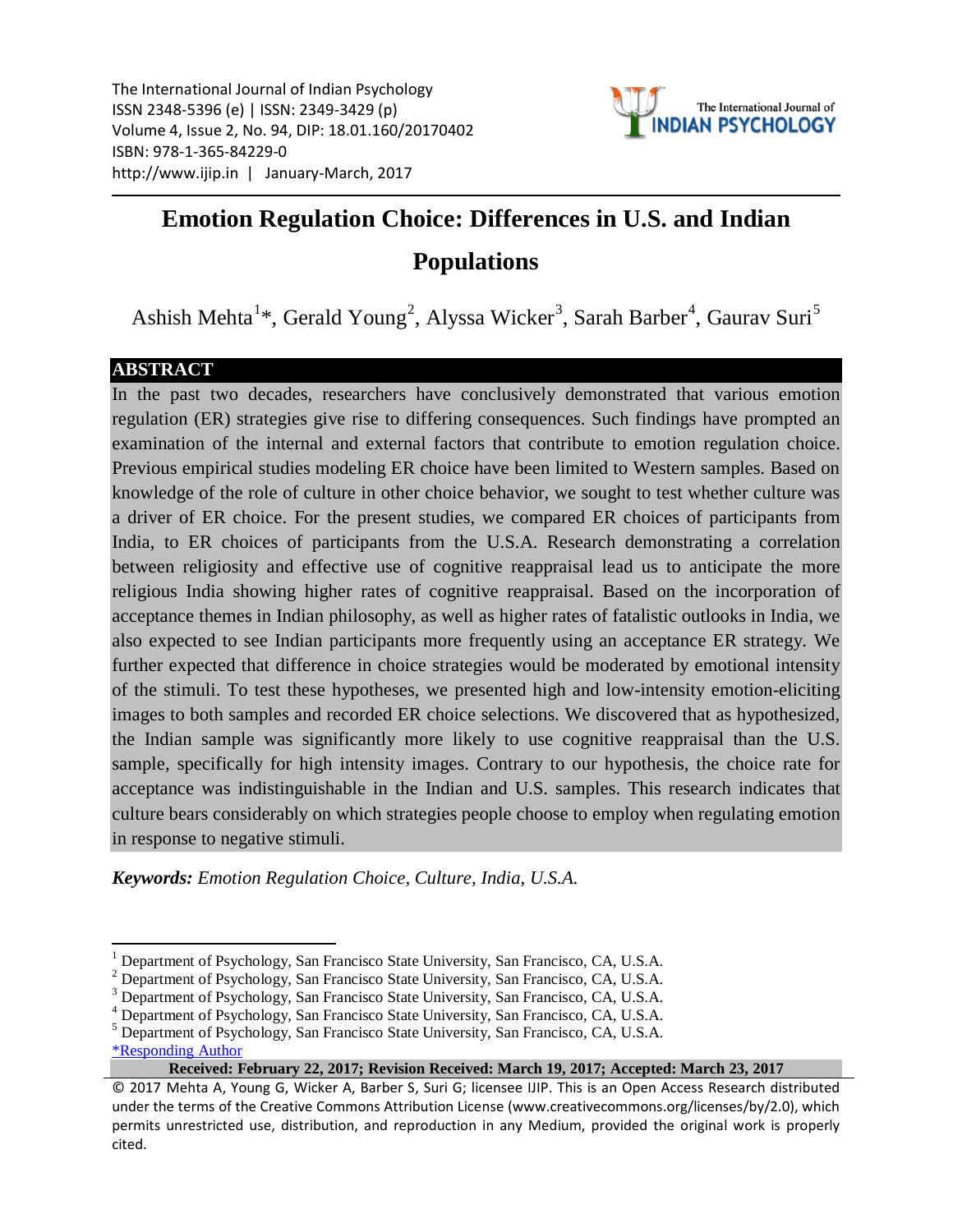**E**motions are a useful adaptation to recurring challenges of human life. They allow us to form attachments and maintain relationships (Keltner & Haidt, 1999). They prepare us physiologically to respond to potential threats (Susskind et al., 2008). They even help us to make good decisions (Bechara, Damasio, Tranel, & Damasio, 1997). Emotions offer us non-deterministic behavioral response tendencies. However, when an emotional response is unsuited for the situation at hand, we often seek to change or regulate our emotion before translating it to a behavioral response.

A growing body of research in the past two decades has demonstrated that the choice of emotion regulation (ER) strategies we employ give rise to myriad consequences in spheres ranging from mental health, to everyday affect, to cognitive functioning, to social success (Gross & Muñoz, 1995; English, John, Srivastava, & Gross, 2012; Gross, 2002; Gross & John, 2003; Richards & Gross, 2000). Given the variety of consequences that result from choosing one ER strategy over another, it is important to understand the various factors that influence ER choice. Prior research has demonstrated that person-specific factors such as age, gender, personality, race, and available cognitive resources influence which strategies people choose to employ (Gross & John, 2003; John & Gross, 2004; Scheibe, Sheppes, & Staudinger, 2015). For example, because distraction is less cognitively costly to implement, it is more likely to be chosen than reappraisal when cognitive resources are spread thin (Sheppes et al., 2014). Additionally, stimulus-specific factors such as the intensity of a negative stimulus have been shown to influence ER strategy choice. In particular, people are more likely to choose distraction over reappraisal when encountering highintensity negative situations and vice versa in low-intensity negative situations (Sheppes, Scheibe, Suri, & Gross, 2011).

Building upon this, the present work analyzes the impact of culture on ER choice. Culture has been shown to play a role in choice behavior in many (non-ER related) domains (Weber & Hsee, 2000; Yates & Oliveira, 2016). However, prior research on the role of culture in ER has been subject to limitations that call for further investigation. For example, prior research has been primarily limited to Western and Far Eastern samples (Butler, Lee, & Gross, 2007). Furthermore, many prior cross-cultural studies on ER have used self-report questionnaires given to participants regarding the strategies they use in their daily life (Kwon, Yoon, Joormann, & Kwon, 2013; Soto,Perez, Kim, Lee, & Minnick, 2011; Matsumoto, Yoo, & Nakagawa, 2008). Problematically, the self-report framework is subject to issues with participants' memories, differences in ideal affect (that may influence participants' responses), and systematic situational differences confronting people in the cultures being studied. To address this limitation, in the present research, we conducted a series of studies in which ER choice was recorded immediately. This allowed for analysis of how entrenched paradigms of thought shaped by culture influence the choice of ER strategies.

To investigate this effect, we chose to compare Indian participants to American participants. We chose to focus on India for several reasons. First, despite its size, it has been understudied. India

© The International Journal of Indian Psychology, ISSN 2348-5396 (e)| ISSN: 2349-3429 (p) | 203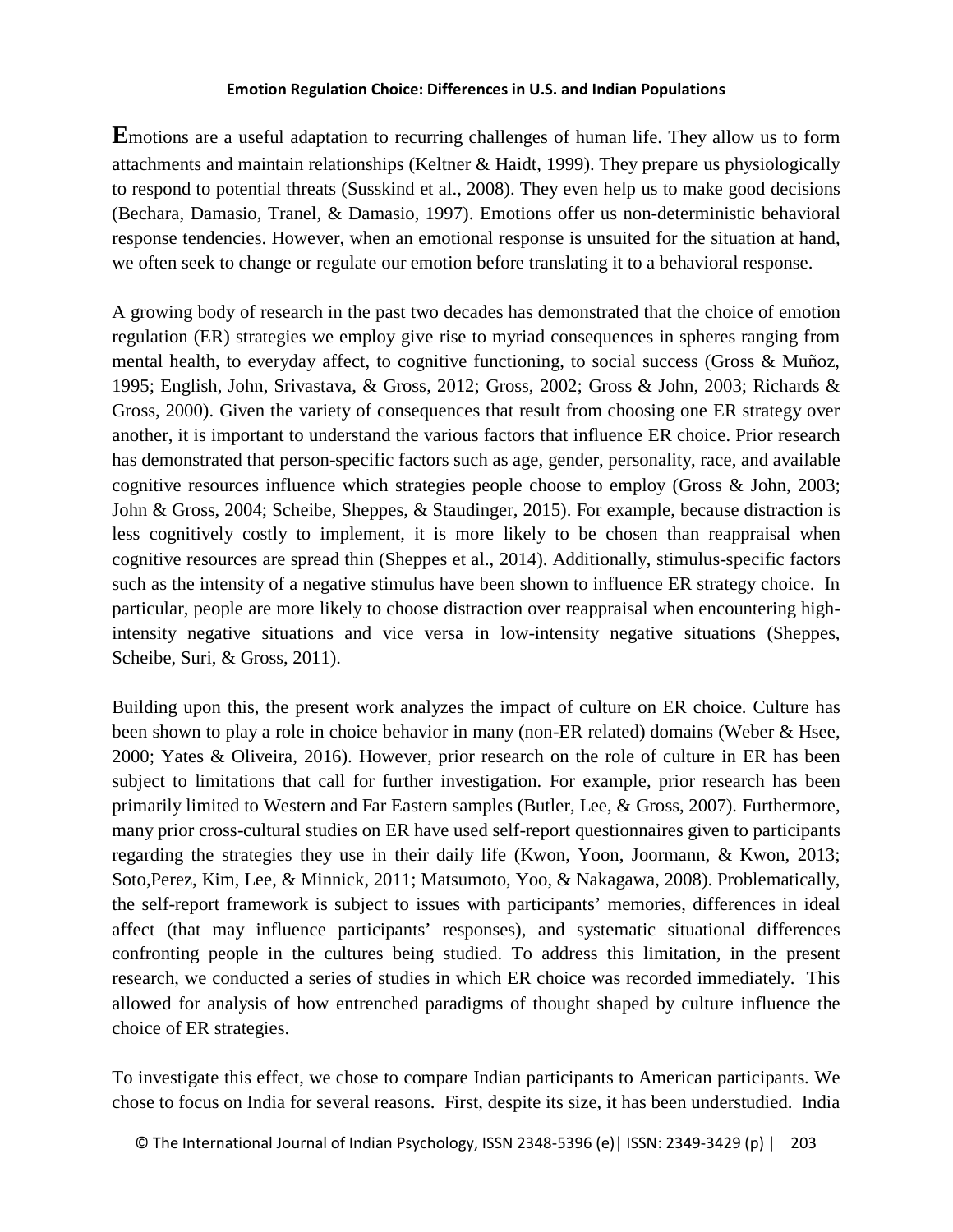contains a massive 17.9% of the entire world's population ("World Population Data Sheet", 2016). This figure does not include the vast Indian diaspora consisting of another twenty million people worldwide (Safran, Sahoo, & Lal, 2008). Second, religiosity is extraordinarily prominent in India. Recent estimates suggest that Hinduism is followed by 79.8% of the Indian population ("C-1 Population by Religious Community", 2011) and 90% of Indians state that religion is an "important part of their daily lives" (compared to 65% in the U.S.A.) (Crabtree, 2010). We hypothesized that the deep imbrication of religion with day to day to life in India (as compared to the U.S.A.) would impact the ER strategy choice of cognitive reappraisal. Cognitive reappraisal involves changing the meaning of a situation to reduce its emotional impact. Religion, which is a meaning-making system, has been linked to more effective use of cognitive reappraisal (Vishkin et al., 2016). Greater religiosity has also been associated with better long-term adjustment following bereavement and this superior adjustment was mediated by meaning-making coping (e.g. cognitive reappraisal; Park, 2005). Religion has also been shown to function as a coping mechanism among sick, elderly hospital patients by affording cognitive reappraisals (e.g. "God is teaching me a lesson"; Pargament, Koenig, Tarakeshwar, & Hahn, 2004). Given that 99.1% of Indian people identified as one of India's top six religions ("C-1 Population by Religious Community", 2011), and given that religion seems to foster habitual use of reappraisal, we predicted that an Indian sample would engage in reappraisal more than an American sample (Hypothesis 1).

Our second hypothesis involved choices related to the ER strategy of acceptance. Most previous studies of ER choice have focused on the strategies cognitive reappraisal and attentional distraction and have done so with participants primarily from Western cultures (Sheppes et al., 2011; Hay, Sheppes, Gross, & Gruber, 2015; Shafir, Schwartz, Blechert, & Sheppes, 2015). This strategy set omits acceptance—an important ER strategy that has been espoused in Indian philosophy for millennia and more recently adopted by the Western tradition with the emergence of Acceptance and Commitment Therapy (ACT; Hayes, Strosahl, & Wilson, 1999). ACT defines acceptance as "an abandonment of dysfunctional change agendas and an active process of feeling feelings as feelings…" (Hayes et al., 1999, p. 77). Given that Hinduism advocates for acceptance of pain and suffering on the grounds of it being an inexorable aspect of life that is neither bad nor good (Whitman, 2007), we reasoned that this ER strategy would be common amongst Indian adults. This hypothesis is further supported by other research showing that fatalistic outlooks, defined as the belief that whatever happens must happen (Bernstein, 1992, p. 5), appear more frequently in India than in several other countries, including the U.S.A. (Aycan et al., 2000). In the aforementioned study, the authors found that India scored highest on a scale of fatalism as compared to 10 other countries, with the U.S.A. in the bottom 3. We expected that the presence of a fatalistic acceptance in Indian populations would result in an increased preference for acceptance as an ER strategy.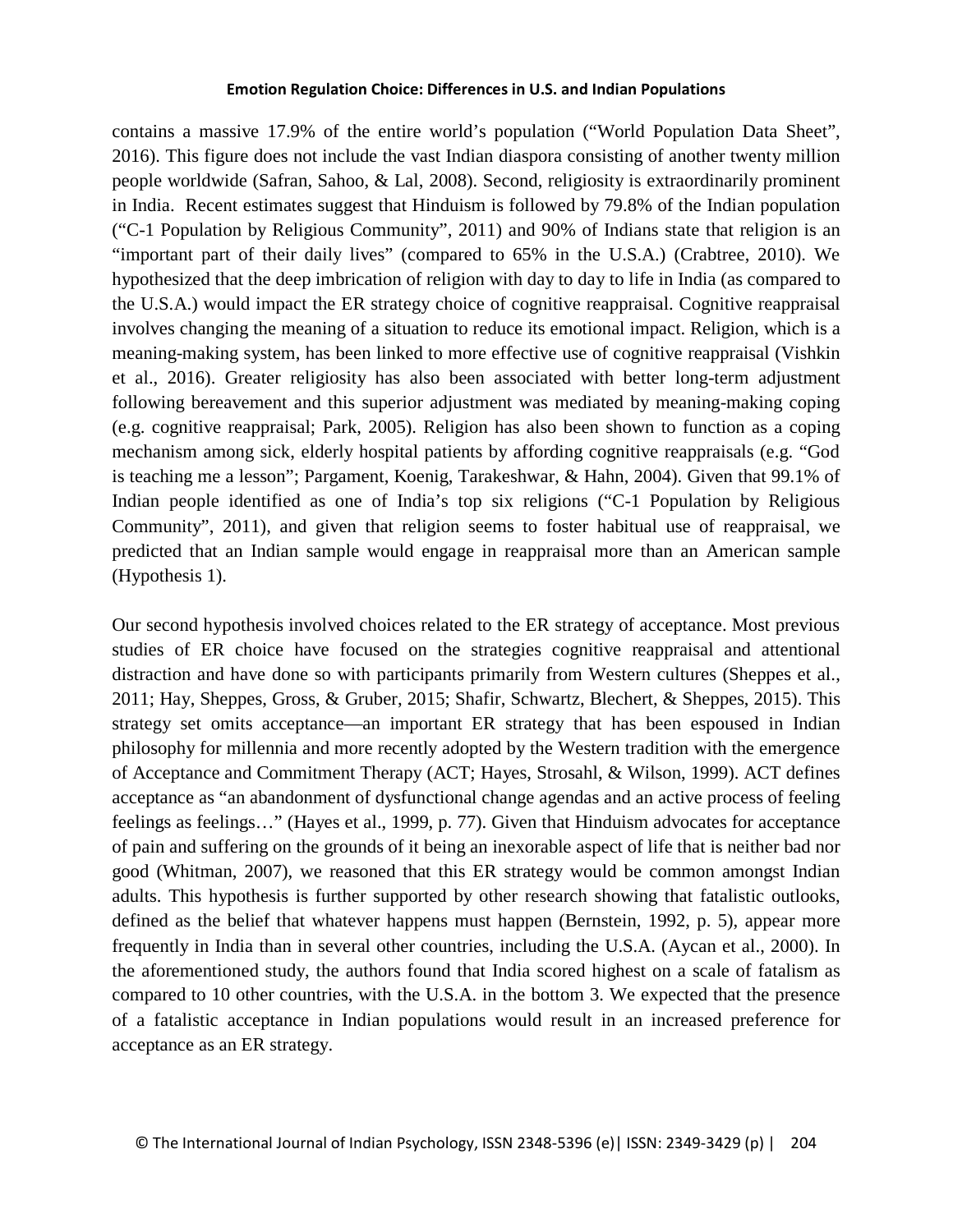Due to prior studies demonstrating the paramount impact of stimulus intensity on ER choice (Sheppes et al., 2011), we expected that cultural differences in the preference of reappraisal (Hypothesis 1) and acceptance (Hypothesis 2) would vary by intensity. To test these hypotheses, we used a well-validated paradigm for ER choice (Sheppes et al., 2011) to create a cross-cultural comparison of Indian and American participants. Sheppes et al. (2011) presented participants with high and low-intensity emotion-eliciting images from the International Affective Picture System and asked them to select between ER strategy options while they viewed the image again for a longer period (Lang, Bradley, & Cuthbert, 2008). This study revealed that with images of a high-intensity negative valence, American participants were more inclined to use distraction than reappraisal. For images of a low-intensity negative valence, participants were more inclined to use reappraisal than distraction.

Since acceptance has never been studied in an ER choice context, in Study 1 we included this strategy option alongside the options to distract or reappraise. After obtaining unexpectedly high level of acceptance for low-intensity images in this study, we questioned whether participants were conflating acceptance with a decision to not use emotion regulation. To remedy this confound in Study 2, we added a "watch" option to reflect a participant's choice to simply watch the photo with no regulation. Having created and validated a new ER choice paradigm that included acceptance, in Study 3 we directly tested for differences in usage of reappraisal and acceptance between Indian and American adult samples.

# **STUDY 1**

In Study 1, our goal was to validate an experimental structure to test ER choice between the strategies distraction, reappraisal, and the previously unstudied option of acceptance. Following prior results (Sheppes et al., 2011; Shafir et al., 2015), we expected American participants to most frequently select reappraisal for low-intensity images and infrequently for high-intensity images. We expected distraction to be chosen most frequently for high-intensity images, while being used infrequently in low-intensity images. Finally, we expected Americans to choose acceptance equally infrequently for both intensities since negative emotion is generally considered something to avoid rather than accept by American culture (Koopmann-Holm & Tsai, 2014).

# *Participants*

For this task, we used Amazon's Mechanical Turk survey platform (henceforth, MTurk) to recruit paid participants from across the U.S.A. Thirty MTurk workers ( $M_{Age} = 40.8$ ,  $SD_{Age} =$ 11.06) were screened by IP address and self-report to select American-born participants, currently located in the U.S.A., that were raised by American-born parents.

# *Procedure*

Participants were given a brief introduction to ER and then trained on how to use three common ER strategies; distraction, reappraisal, and acceptance. In this training, participants first

© The International Journal of Indian Psychology, ISSN 2348-5396 (e)| ISSN: 2349-3429 (p) | 205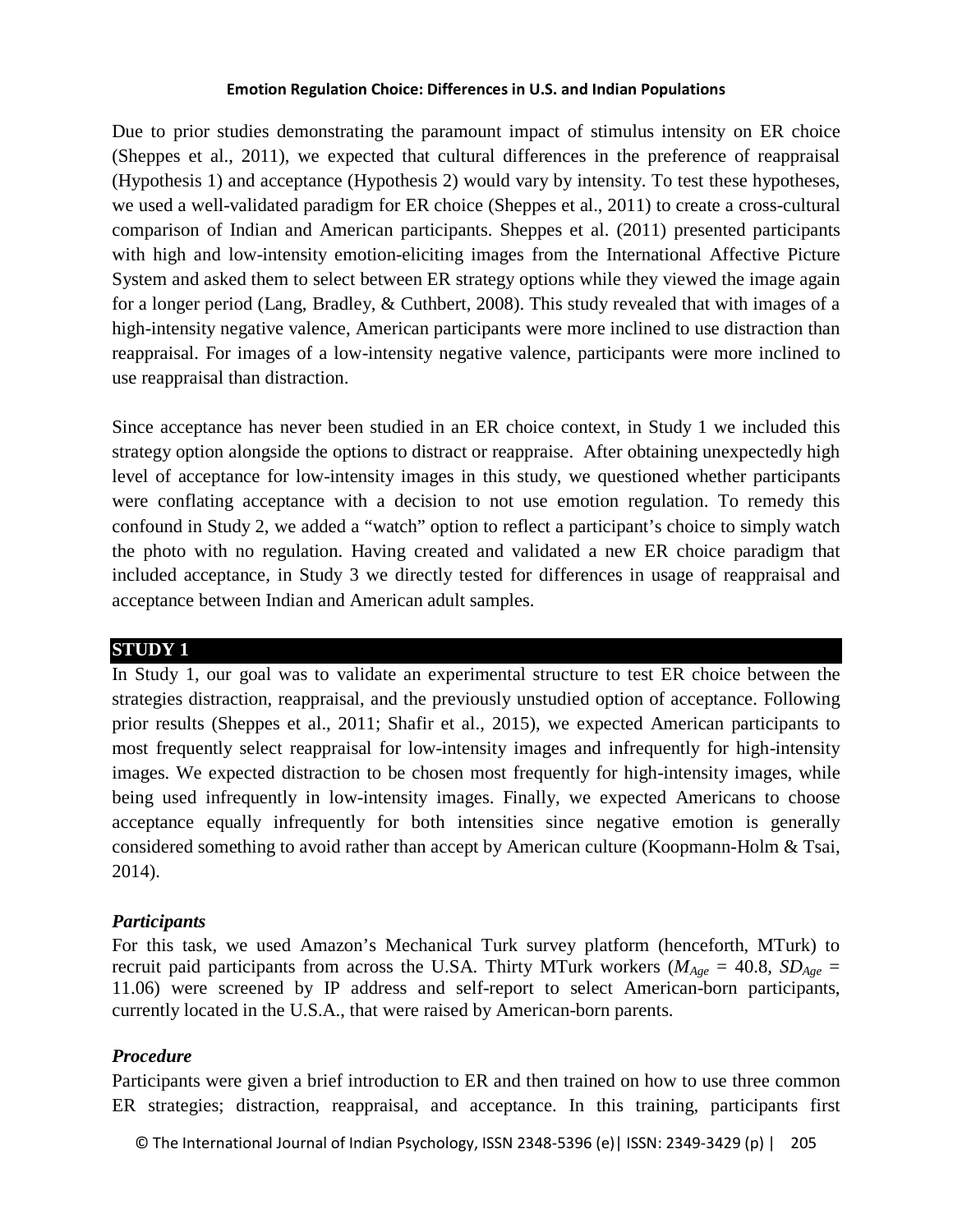previewed a negative valence image from the IAPS for one second (Lang et al., 2008). Next, they were taught how to use one of the three ER strategies. Participants practiced each strategy twice—once with a low-intensity negative image, and once with a high-intensity negative image. The order that the strategies were taught and the order that the training images were presented were both randomized.

After the training phase, participants completed two practice trials of an ER choice test adapted from Sheppes et al. (2011). Each trial consisted of previewing an image for 1 second, selecting either distraction, acceptance, or reappraisal, and then implementing their chosen strategy while they viewed the image again for 6 seconds. This was followed by a manipulation check asking participants to reaffirm the strategy they had just implemented. Image order and choice option order were counterbalanced throughout the experiment.

The 30 images used for the choice phase of the experiment were the same images used in prior studies and were chosen to create two categories of stimulus intensity (high and low) based on their normative ratings for arousal (1 = low; 9 = high) and valence (1 = very unpleasant; 9 = highly pleasant) (Sheppes et al., 2011). The 15 low-intensity negative images were rated as mean arousal  $= 5.01$  and mean valence  $= 3.41$ , while the 15 high-intensity images were rated as mean arousal =  $6.12$  and mean valence = 1.99,  $Fs(1, 28) > 19.01$ ,  $ps < .001$ . Previous studies have established that such arousal and valence differences are sufficient to create different levels of emotion-response activation, as indicated by physiological arousal (Bradley, Codispoti, Cuthbert, & Lang, 2001) and electro cortical markers of negativity (Weinberg & Hajcak, 2010).

The choice phase of the experiment was identical to the practice trials participants had previously completed. Participants again previewed an emotion-eliciting image for 1 second. Next, they indicated the ER strategy that would best help them to down regulate their negative emotion and implemented their chosen strategy in the subsequent 6 second viewing. Finally, participants reaffirmed which ER strategy they had actually used. Participants who failed this manipulation check on more than two trials were removed from analyses.

# **RESULTS**

Two participants were removed from analyses for having more than two manipulation check failures. This left a final sample of 28 participants ( $M_{Age} = 41.61$ ,  $SD_{Age} = 10.97$ ).

|             | <b>High Intensity</b> |                     | <b>Low Intensity</b> |                     |
|-------------|-----------------------|---------------------|----------------------|---------------------|
| ER Choice   | M                     | 95% CI              | M                    | 95% CI              |
| Acceptance  | 29.52%                | $19.64\% - 39.41\%$ | 60.48%               | $1.69\% - 69.26\%$  |
| Distraction | 48.33%                | $38.39\% - 58.27\%$ | 14.76%               | $7.01\% - 22.51\%$  |
| Reappraisal | 22.14%                | $15.47\% - 28.82\%$ | 24.76%               | $17.84\% - 31.69\%$ |

*Table 1.1, ER Choice Proportions: Study 1 U.S.A.*

© The International Journal of Indian Psychology, ISSN 2348-5396 (e)| ISSN: 2349-3429 (p) | 206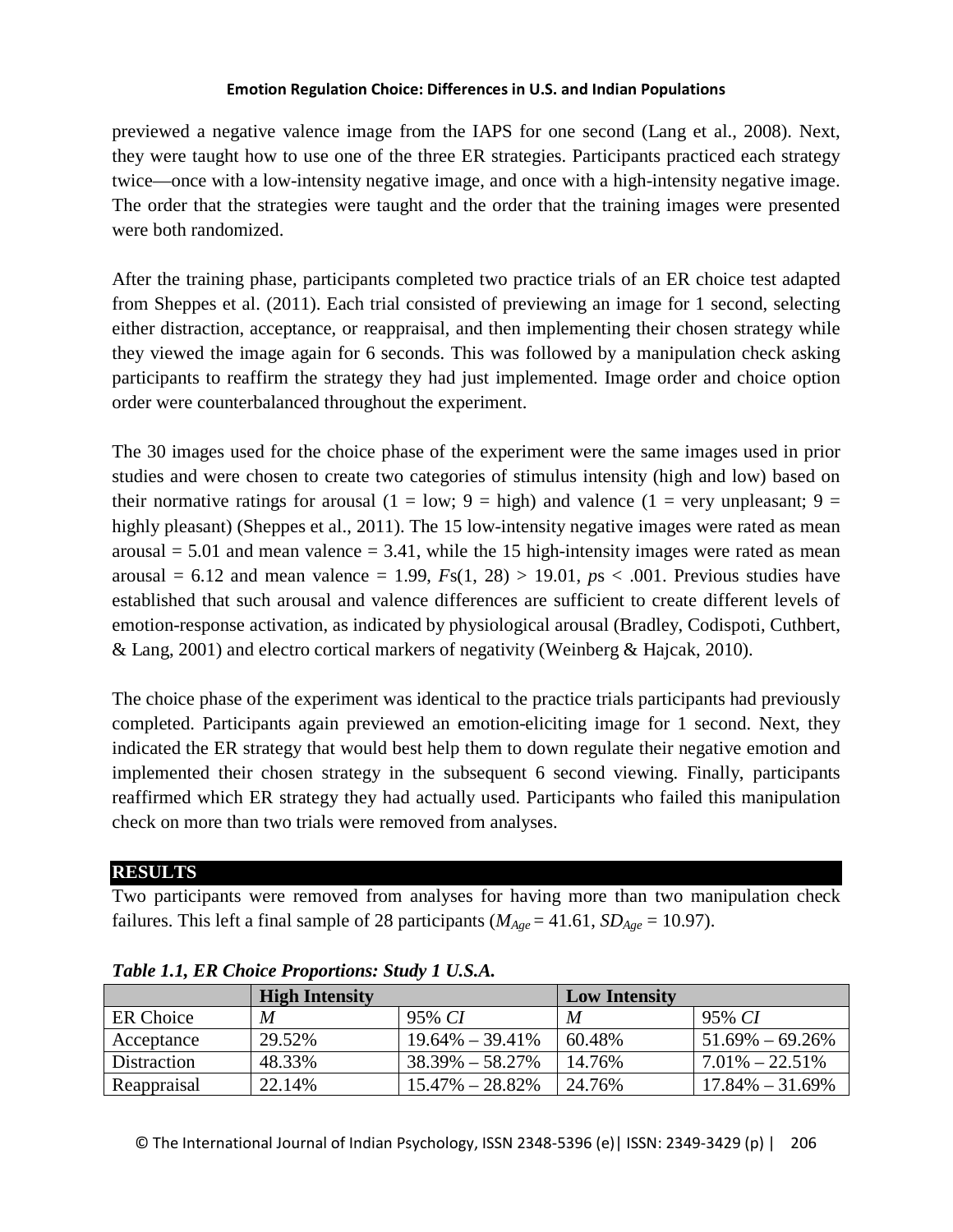As expected, participants' ER choices were a function of intensity, and distraction was more frequent than both acceptance and reappraisal while viewing low-intensity images, both *t*'s > 2.06, both  $p$ 's  $\lt$  0.05, both  $d$ 's  $> 0.38$ . Contrary to our hypothesis, acceptance was far more frequent than both reappraisal and distraction while viewing low-intensity images, both *t*'s > 5.31, both  $p$ 's < .001, both  $d$ 's > 1.00.

A 2(Intensity: High, Low) X 3(ER Strategy: Distraction, Reappraisal, Acceptance) ANOVA was conducted with both factors being within-subject variables to further examine the ER choices of participants. There was a significant Intensity X ER Strategy interaction,  $F(2, 54) = 53.26$ ,  $p <$ .001,  $\eta_p^2$  = .66. As illustrated in Table 1.1, participants reported using distraction more frequently while viewing high-intensity images than while viewing low-intensity images,  $t(27) = 8.17$ ,  $p <$ .001, *d* = 1.54. Participants indicated engaging in acceptance less during the presentation of highintensity images compared to low-intensity images,  $t(27) = -8.34$ ,  $p < .001$ ,  $d = 1.58$ . Reappraisal usage not differ between the high and low-intensity images,  $t(27) = -.89$ ,  $p = .380$ ,  $d = .17$ .

## **DISCUSSION**

The results reflected that participants select different ER strategies based on the image intensity. However, we were surprised by the exceedingly high rate of acceptance in the low-intensity condition since there was no conceptual reason to account for this. This lead us to hypothesize that some low-intensity images may not require emotion regulation, in which case participants might choose acceptance as a substitute for no regulation. To investigate this hypothesis, we included a "watch" option in Study 2 that would allow participants the option of not engaging in ER while viewing the images. If acceptance was being conflated with the decision to not use ER, watch would become the most frequent ER choice for low-intensity images and acceptance frequency would be reduced for low-intensity images. We tested this hypothesis in Study 2.

# **STUDY 2**

In Study 2, we sought to finalize our experimental framework with a U.S. sample (Study 2a) and then validate that framework with an Indian pilot sample (Study 2b).

# *Study 2a*

In Study 2a, we specifically sought to test whether American participants were conflating an acceptance ER strategy with a lack of need to regulate emotion. We considered that despite the average negative valence, some images may not incite every viewer to require emotion regulation. In such cases, we suspected participants would choose whichever strategy was closest to not using regulation. In Study 1, that option was acceptance. To overcome this confound in Study 2, we included a "watch" option.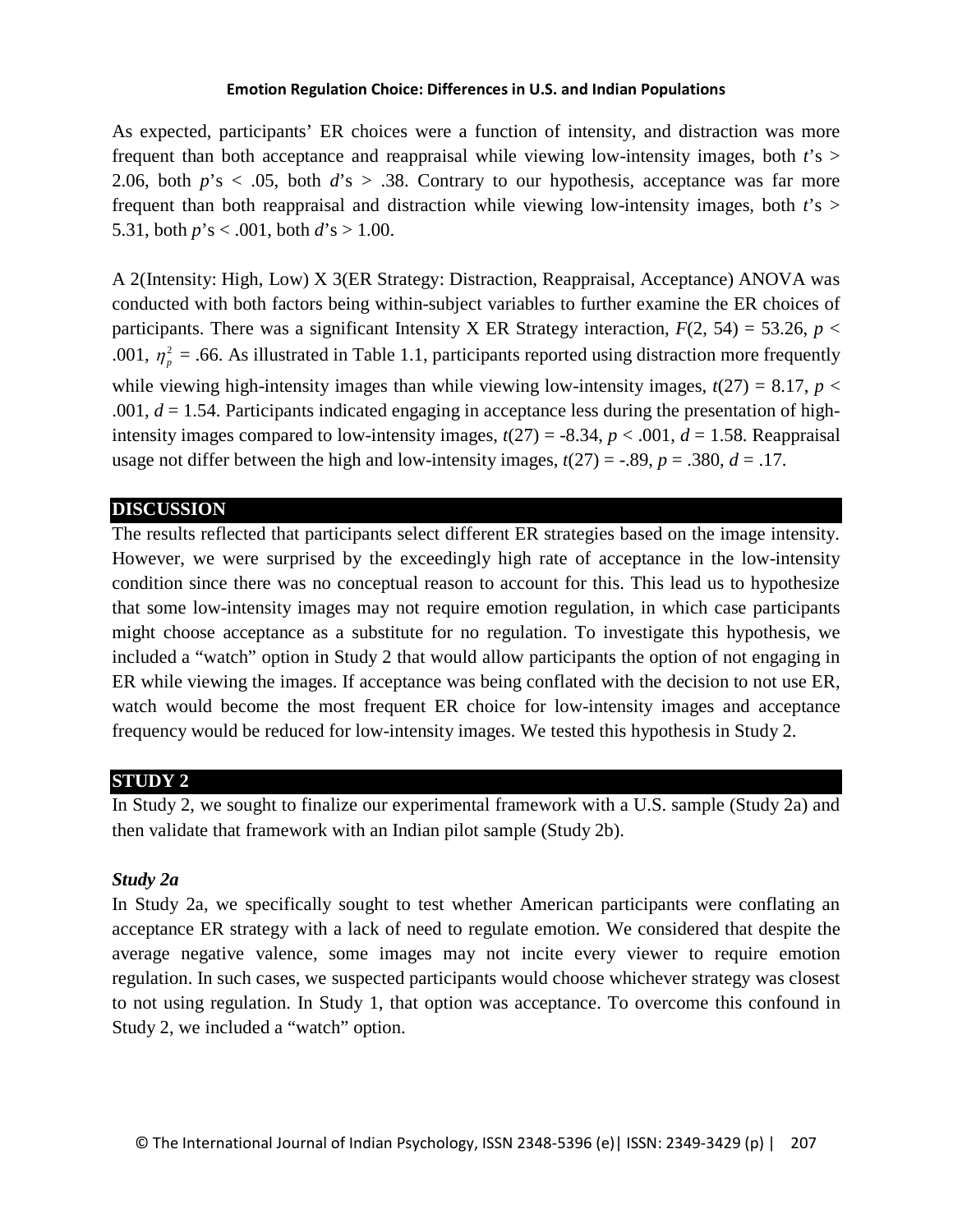## *Participants*

Forty-six U.S. based MTurk workers ( $M_{Age} = 40.93$ ,  $SD_{Age} = 13.98$ ) were recruited to complete this survey.

# *Procedure*

Besides the inclusion of a watch option, the survey was identical to Study 1. The newly incorporated watch option was defined to participants as an option to be used if they anticipated being able to watch the photo for the entire 6 seconds without feeling motivated to regulate their emotion. As in Study 1, choice order and picture order were counterbalanced. Figure  $2.1<sup>1</sup>$ 

# *Procedure: Studies 2-3a*



# **RESULTS**

The total number of failed manipulation checks was calculated identically to as in Study 1 and participants with more than two failed manipulation checks were removed from analyses. This standard led us to remove 8 participants. After these removals, a final sample of 38 was left to examine ER choices ( $M_{Age} = 40.47$ ,  $SD_{Age} = 13.91$ ).

|                  | <b>High Intensity</b> |                     | <b>Low Intensity</b> |                     |
|------------------|-----------------------|---------------------|----------------------|---------------------|
| <b>ER Choice</b> | M                     | $95\% CI$           | M                    | $95\% CI$           |
| Acceptance       | 23.68%                | $17.31\% - 30.06\%$ | 25.61%               | $19.04\% - 32.19\%$ |
| Distraction      | 44.91%                | $36.93\% - 52.90\%$ | 4.91%                | $2.60\% - 7.23\%$   |
| Reappraisal      | 23.33%                | $17.64\% - 29.02\%$ | 13.68%               | $8.72\% - 18.65\%$  |
| Watch            | 8.07%                 | $4.43\% - 11.71\%$  | 55.79%               | $45.70\% - 65.88\%$ |

|  |  |  |  | Table 2.1, ER Choice Proportions: Study 2a U.S.A. |  |  |  |
|--|--|--|--|---------------------------------------------------|--|--|--|
|--|--|--|--|---------------------------------------------------|--|--|--|

Again, distraction was the most frequent choice for high-intensity images, all *t*'s > 3.19, all *p*'s < .003, all *d*'s > .51.

As shown in Table 2.1, adding watch as an ER choice greatly reduced the percentage of instances participants chose to use acceptance while viewing low-intensity images. Acceptance in low-intensity conditions dropped from 60.48% (Study 1) to 25.61% (Study 2a). The newly created watch option was selected in 55.79% (Study 2a) of trials making it the most frequent choice for low-intensity images, all  $t's > 3.83$ , all  $p's < .001$ , all  $d's > .62$ . This supports our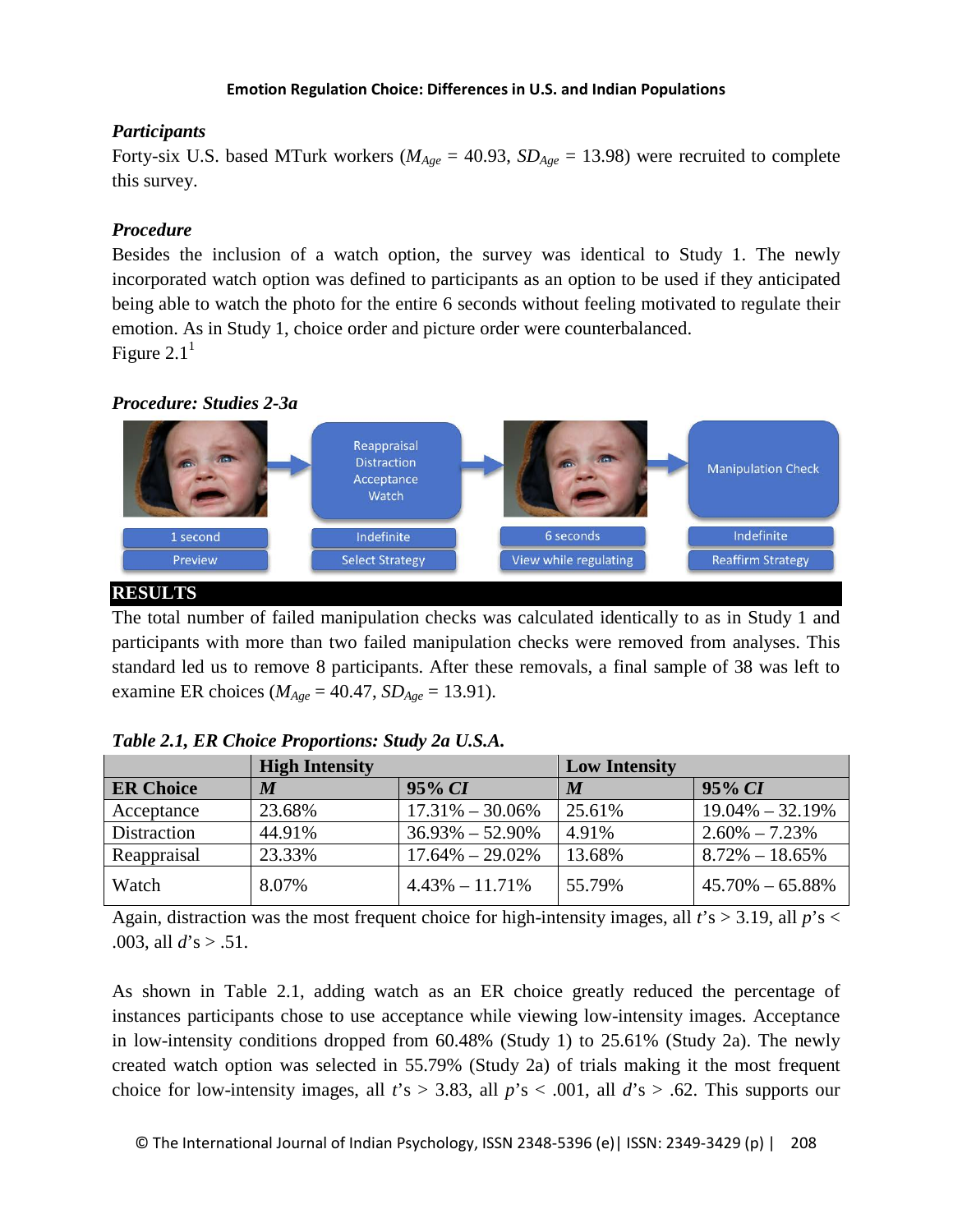hypothesis that participants were indicating acceptance engagement when they were in fact viewing the images without using an ER strategy.

A 2(Intensity: High, Low) X 4(ER Strategy: Distraction, Reappraisal, Acceptance, Watch) ANOVA was again conducted with both factors being within-subject variables to further examine the ER choices of participants. As hypothesized, there was a significant Intensity X ER Strategy interaction,  $F(3, 111) = 62.04$ ,  $p < .001$ ,  $\eta_p^2 = .63$ , indicating that ER choices differ between the high and low-intensity conditions. To examine the interaction, paired t-tests were used to compare ER choice selections within the high and low-intensity image types. As shown in Table 2.1, participants reported watching (i.e., no ER engagement) high-intensity images less frequently than low-intensity images,  $t(37) = -11.06$ ,  $p < .001$ ,  $d = 1.79$ . Participants engagement in acceptance did not differ based on image intensity,  $t(37) = -.42$ ,  $p = .675$ ,  $d = .07$ . Participants again reported using distraction more frequently while viewing high-intensity images than lowintensity images,  $t(37) = 10.21$ ,  $p < .001$ ,  $d = 1.66$ . Participants reported using reappraisal more frequently while viewing high-intensity images than low-intensity images,  $t(37) = 3.18$ ,  $p = .003$ ,  $d = .52$ .

# **DISCUSSION**

The results of Study 2a were consistent with our hypothesis that participants were reporting engagement in acceptance when in fact they had chosen not to use ER. Participants' usage of acceptance was reduced substantially in Study 2a for low-intensity images (25.61% from 62.72% in Study 1) and participants reported watching with no ER 55.79% of the time. Consistent with prior results, participants in Study 2a reported using distraction most frequently while viewing high-intensity images.

The results of Study 2a established that we had a viable experimental structure and gave us a preliminary glimpse of ER choice results with U.S. participants in a four-choice context. Our next step was to validate this structure with an Indian sample (Study 2b) and then directly compare the results between the two cultures (Study 3).

# *Study 2b*

After having determined a successful structure for the ER choice survey with American participants, we subsequently sought to validate this structure on a pilot Indian sample.

# *Participants*

Participants were screened by IP address and self-report to ensure they were currently located in India and were also born there. Twenty India based MTurk workers ( $M_{Age} = 34.05$ ,  $SD_{Age} =$ 10.75) were recruited to pilot the study.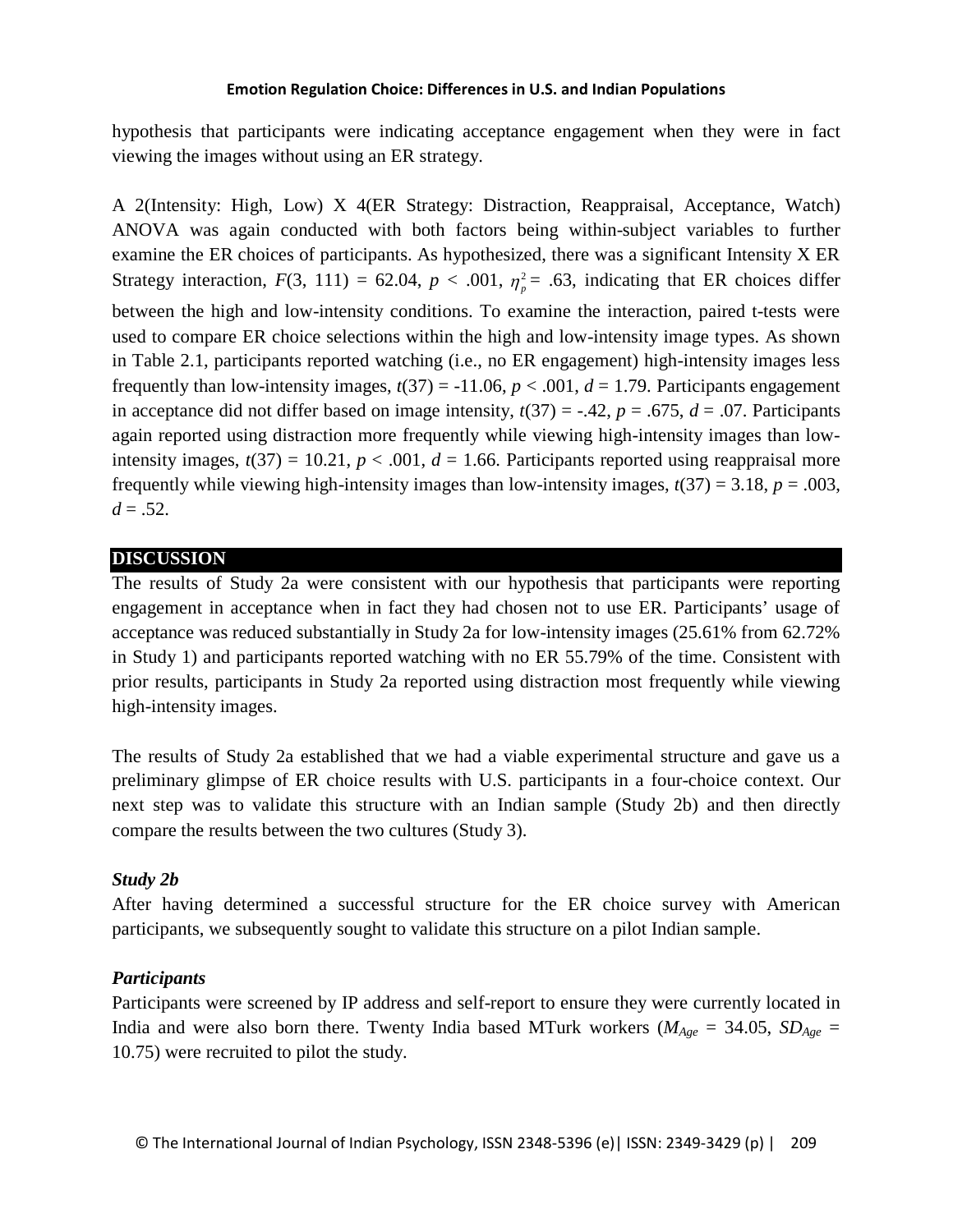# *Procedure*

The study was identical to that distributed in Study 2a.

# **RESULTS**

Prior to examining the data, participants who selected more than one ER strategy following the first 1s image presentation were marked as having an "erroneous double ER choice". Those who had more than two double ER choice selections were removed because it was not possible to determine which strategy participants meant to select. This resulted in 3 participants being removed. Following the procedures of Study 1 and 2, three participants who had more than 2 failed manipulation checks were also removed. This left a final sample of 14 participants ( $M_{Age}$  = 37.07, *SD Age* = 11.61) in this pilot study.

|                  | <b>High Intensity</b> |                     | <b>Low Intensity</b> |                     |
|------------------|-----------------------|---------------------|----------------------|---------------------|
| <b>ER Choice</b> | $\boldsymbol{M}$      | $95\% CI$           | $\boldsymbol{M}$     | $95\% CI$           |
| Acceptance       | 24.77%                | $15.28\% - 34.24\%$ | 30.95%               | $17.23\% - 44.67\%$ |
| Distraction      | 32.86%                | $16.77\% - 48.94\%$ | 13.33%               | $4.27\% - 22.39\%$  |
| Reappraisal      | 36.19%                | $23.77\% - 48.61\%$ | 17.14%               | $6.18\% - 28.10\%$  |
| Watch            | 6.19%                 | $-0.30\% - 12.68\%$ | 38.57%               | $22.51\% - 54.63\%$ |

*Table 2.2, ER Choice Proportions: Study 2b India*

A two-way repeated measure ANOVA was conducted as in Study 1 and 2a. There was a significant Intensity X ER Strategy interaction,  $F(3, 39) = 8.75$ ,  $p < .001$ ,  $\eta_p^2 = .40$ . Paired t-tests indicated that the Indian participants reported "watching" high-intensity images to a lesser extent than low-intensity images,  $t(13) = -4.89$ ,  $p < .001$ ,  $d = 1.31$ . Participants used distraction more for high-intensity images than for low-intensity images,  $t(13) = 2.32$ ,  $p = .038$ ,  $d = .62$ . Participants also used reappraisal more for high-intensity images than low-intensity images, *t*(13)  $= 2.54$ ,  $p = .025$ ,  $d = .68$ . Participants usage of acceptance did not vary by image intensity,  $t(13)$  $= -1.00$ ,  $p = .336$ ,  $d = .27$ . Within high-intensity conditions and low-intensity conditions, distraction usage and reappraisal usage did not significantly differ, both *t*'s < .56, both *p*'s > .59, both  $d$ 's < .15.

# **DISCUSSION**

The pilot indicated that the structure of the test was effective with an Indian sample. Further, there did appear to be culturally driven differences in ER choice as compared to the American sample in Study 2a. Most notably, the differences between distraction and reappraisal were not significant in high or low-intensity conditions for the Indian sample, whereas in the U.S. these distinctions have been replicated in multiple studies. Thus, we decided to obtain a larger Indian sample and directly compare the results to a separate sample of American participants in Study 3.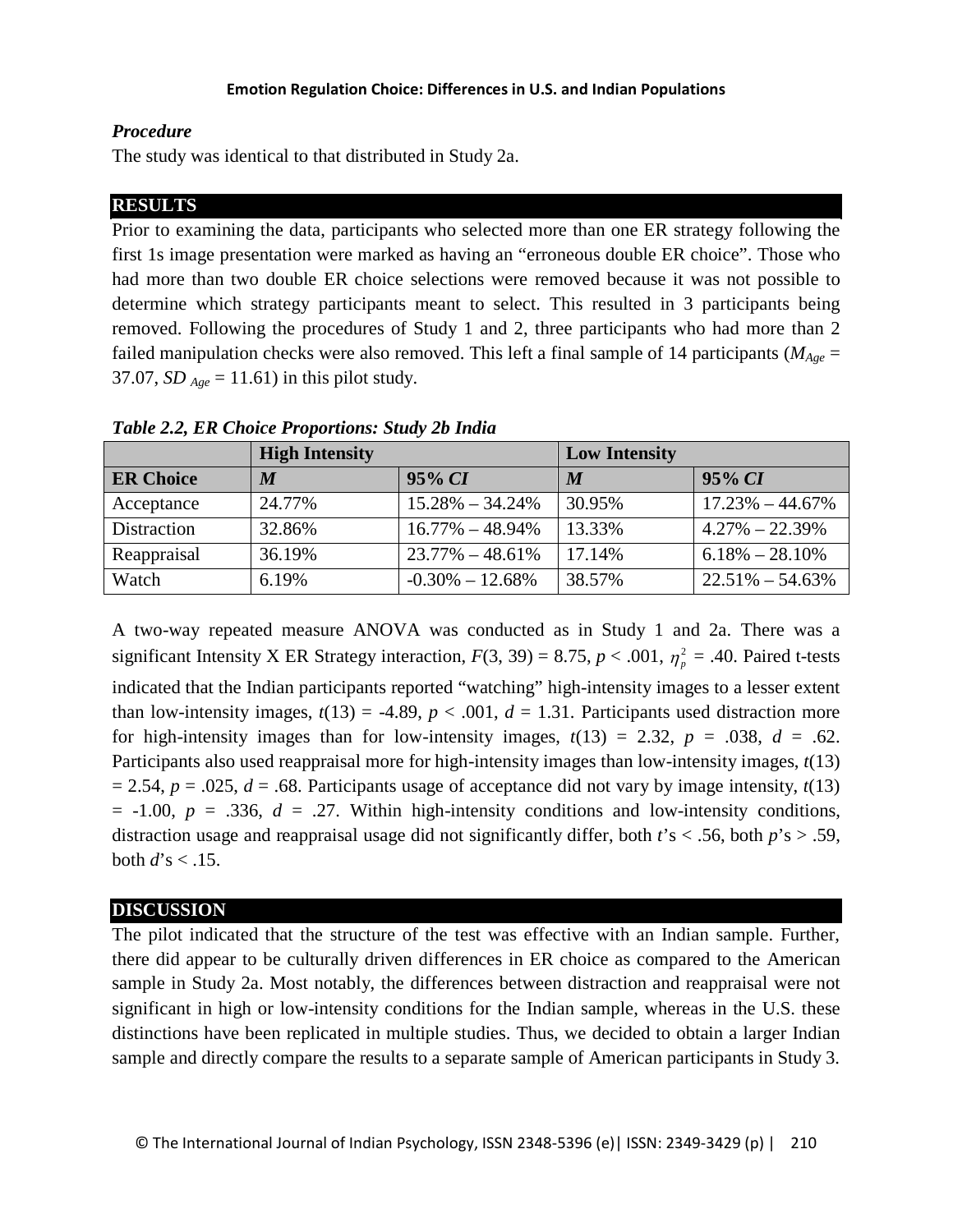# **STUDY 3**

After validating our experimental framework among both countries and detecting the presence of a preliminary culture effect, we sought to compare ER strategy choice between the two countries (Study 3a) and test whether it was in fact religious differences driving the effect (Study 3b).

## *Study 3a*

In Study 3a, we compared ER choice between a new, larger Indian sample and a new American sample.

## *Participants*

One hundred eight MTurk workers were recruited from either India ( $N = 51$ ,  $M_{Aee} = 34.14$ ,  $SD_{Aee}$  $= 7.91$ ) or the U.S. (*N* = 57, *M<sub>Age</sub>* = 36.70, *SD<sub>Age</sub>* = 11.78).

## *Procedure*

The procedures were identical to those of Study 2.

## **RESULTS**

Following the same procedures as Study 2, the number of erroneous double ER choice selections were calculated for all participants and participants were removed prior to conducting analyses if they had more than 2 of these mistakes. Four participants were removed from the Indian sample and zero participants were removed from the U.S. sample based on this standard. The numbers of failed manipulation checks were then calculated for each of the samples. Eighteen Indian participants were removed for having more than 2 failed manipulation checks and 5 U.S. participants were removed based on this criterion. These removals left a final sample of 29 Indiabased participants ( $M_{Age} = 34.93$ ,  $SD_{Age} = 8.24$ ) and 52 US-based participants ( $M_{Age} = 37.38$ ,  $SD_{Age} = 12.09$ .

| <b>High-Intensity</b><br><b>Images</b> |              |                     |               |                     |
|----------------------------------------|--------------|---------------------|---------------|---------------------|
|                                        | <b>India</b> |                     | <b>U.S.A.</b> |                     |
| ER Choice                              | M            | 95% CI              | M             | 95% CI              |
| Acceptance                             | 22.07%       | $14.28\% - 29.86\%$ | 18.08%        | $13.60\% - 22.55\%$ |
| Distraction                            | 37.93%       | $29.57\% - 46.29\%$ | 55.38%        | $50.21\% - 60.56\%$ |
| Reappraisal                            | 31.26%       | $23.56\% - 38.97\%$ | 20.90%        | $17.26\% - 24.54\%$ |
| Watch                                  | 8.74%        | $3.44\% - 14.03\%$  | 5.64%         | $1.57\% - 9.71\%$   |

*Table 3.1, ER Choice Cultural Comparison: Study 3a*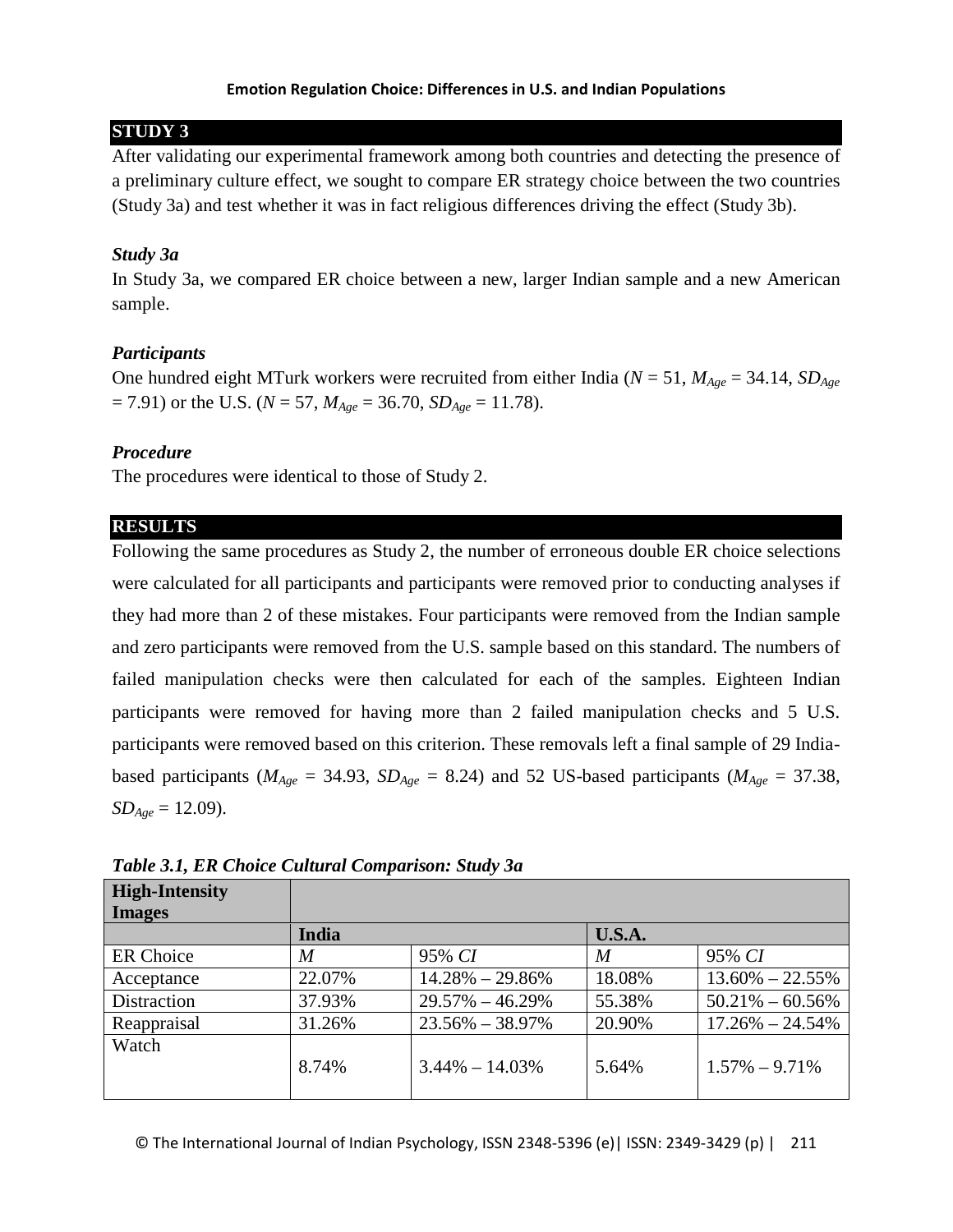| <b>Low-Intensity</b><br><b>Images</b> |        |                     |        |                     |
|---------------------------------------|--------|---------------------|--------|---------------------|
|                                       | India  |                     | U.S.A. |                     |
| <b>ER</b> Choice                      | M      | 95% CI              | M      | 95% CI              |
| Acceptance                            | 31.95% | $25.58\% - 38.33\%$ | 30.38% | $24.52\% - 36.25\%$ |
| Distraction                           | 14.02% | $8.71\% - 19.33\%$  | 8.97%  | $6.38\% - 11.57\%$  |
| Reappraisal                           | 13.10% | $8.24\% - 17.97\%$  | 22.05% | $16.59\% - 27.51\%$ |
| Watch                                 | 40.92% | $31.15\% - 50.69\%$ | 38.59% | $30.30\% - 46.88\%$ |

As illustrated in Table 3.1, there were stark differences between the ER choices of Indian and U.S. participants and these differences varied across image intensity. Most notably, the sharp distract in high-intensity/reappraise in low-intensity distinction that has been replicated in multiple Western-focused studies was not present in the Indian sample (Figure 3.1). Instead, there was no significant difference between Indian preference for distraction or reappraisal in either high,  $t(28) = 0.99$ ,  $p = .332$ ,  $d = .18$ , or low-intensity conditions,  $t(28) = 0.24$ ,  $p = .811$ , *d*  $= .04.$ 

To investigate the differences between the U.S. and Indian samples, a three-way mixed factorial ANOVA was conducted with Image Intensity and ER Strategy as the within-subject factors and Country (India, US) as the between-subject factor. There was a significant Image intensity X ER Strategy X Country interaction,  $F(3, 237) = 7.06$ ,  $p < .001$ ,  $\eta_p^2 = .08$ . Next, two-way mixed ANOVAs were conducted to examine the Country X ER Strategy Interaction for the highintensity and low-intensity images separately. For the high-intensity images, there was a significant Country X ER Strategy interaction,  $F(3, 237) = 6.95$ ,  $p < .001$ ,  $\eta_p^2 = .08$ , whereas the Country X ER Strategy interaction was not significant when only examining the low-intensity images,  $F(3, 237) = 1.30$ ,  $p > .05$ ,  $\eta_p^2 = .02$ . Independent sample t-tests were conducted to compare the ER strategy usage between countries in high-intensity conditions. Indian participants reported using distraction less frequently than U.S. participants while viewing highintensity images,  $t(79) = -3.79$ ,  $p < .001$ ,  $d = .88$ . Indian participants reported using reappraisal more frequently than U.S. participants when presented with high-intensity images,  $t(79) = 2.80$ , *p*  $= .006$ ,  $d = .65$ . There were no country differences in watch for high-intensity images and contrary to our hypothesis, acceptance usage for high-intensity images also did not differ significantly by country, both  $t$ 's < .97, both  $p$ 's > .3, both  $d$ 's < .23. The omnibus Country X ER Strategy interaction was not significant for low-intensity images. However, an independent sample t-test indicated that for low-intensity images, U.S. participants did reappraise significantly more than Indian participants,  $t(79) = -2.21$ ,  $p = .030$ ,  $d = .51$ .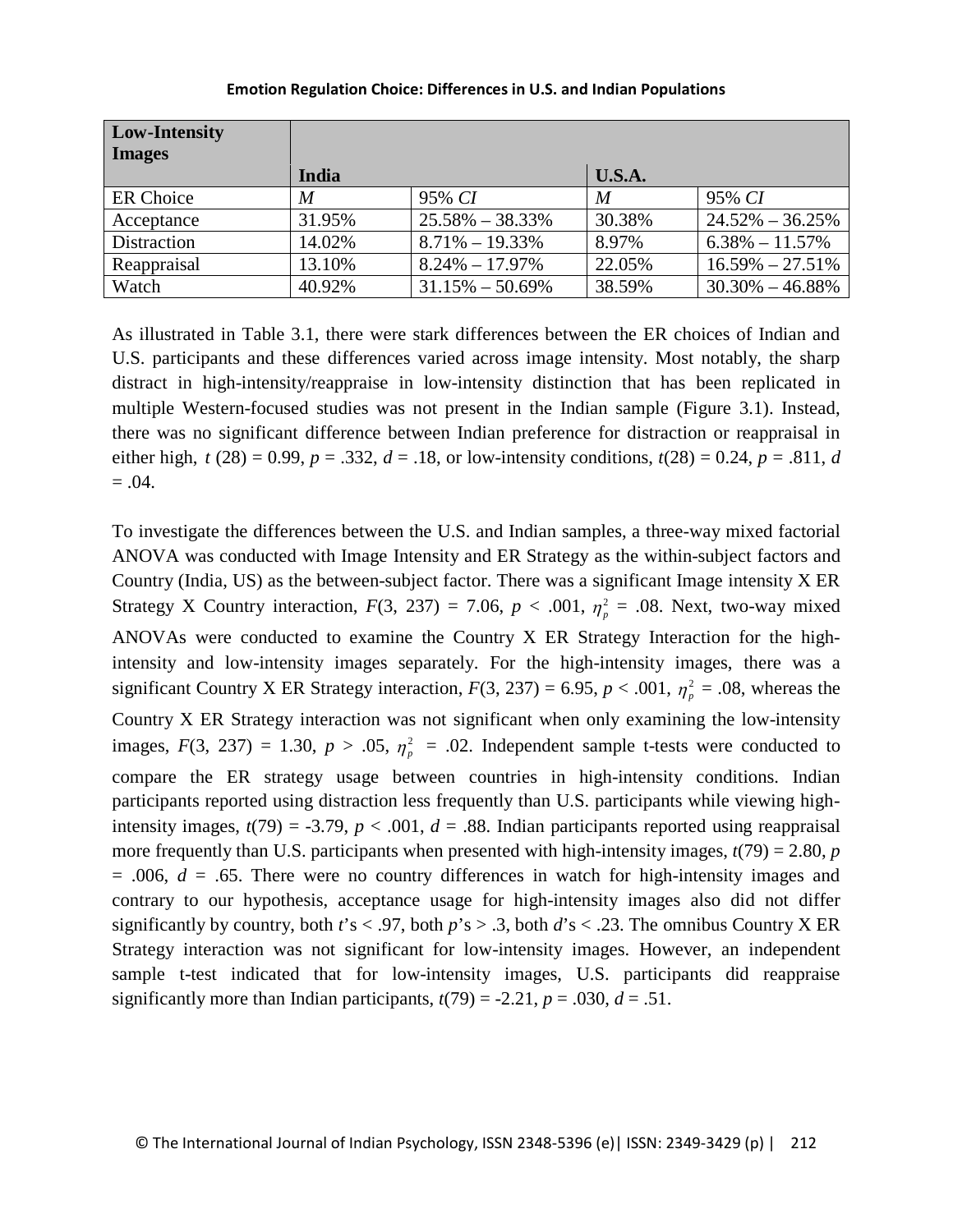*Figure 3.1 Reappraisal Minus Distraction Within-Group Differences*



# **DISCUSSION**

The results of Study 3a supported our prediction that ER choices are moderated by culture, as demonstrated by the significant Intensity X ER Strategy X Country 3-way interaction. Contrary to our expectations, we found that being raised in a culture that espouses a spiritually founded philosophy of acceptance and displays higher rates of fatalistic outlooks does not appear to increase acceptance usage as an emotion regulation strategy. Our prediction that Indian participants would use reappraisal more due to their greater religiosity was supported in the highintensity condition. However, the U.S. sample reappraised more frequently than the Indian sample for low-intensity images. We believed that religiosity was one cultural feature driving the elevated rates of reappraisal in high-intensity conditions, but wanted to investigate this hypothesis further in Study 3b.

# *Study 3b*

In Study 3b, we sought to determine if Indian participants were in fact interpreting and reappraising images through a religious framework. To do this, we ran another online crosscultural comparison survey in which we asked new participants to write either reappraisals or descriptions of the same 30 images used in prior studies. We hypothesized that Indian participants would more frequently incorporate religious themes in their responses to the images and more frequently use those themes to formulate reappraisals.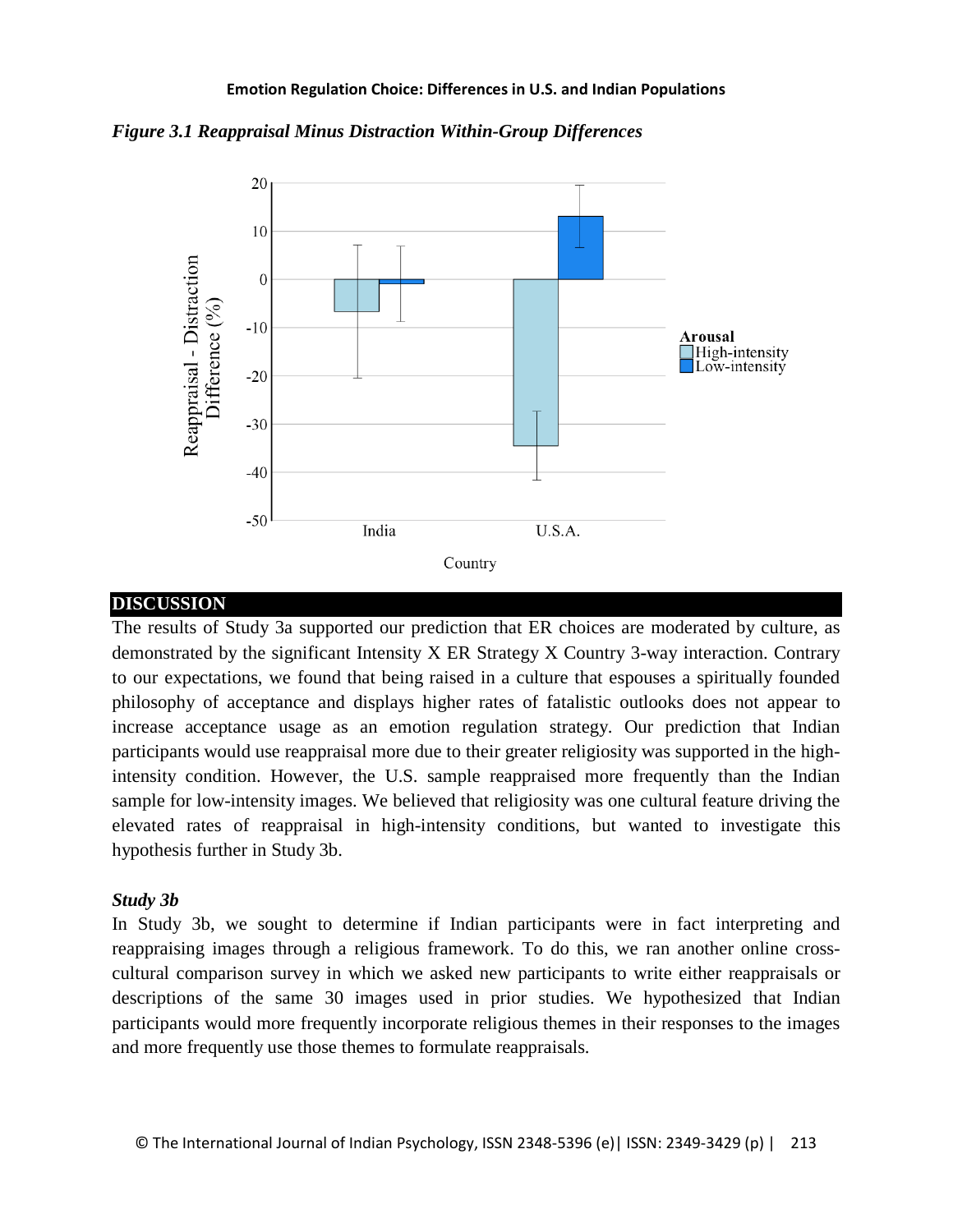## *Participants*

One hundred three MTurk workers were recruited from either India ( $N = 52$ ,  $M_{Aee} = 34.35$ ,  $SD_{Aee}$  $= 10.01$ ) or the U.S. ( $N = 51$ ,  $M_{Age} = 35.99$ ,  $SD_{Age} = 9.72$ ).

## *Procedure*

First, participants were given a brief introduction to what reappraisal was. Next, they were presented with a negatively valenced image and given an example on what a reappraisal of that image might be. After two of such training exercises, the experiment began. Participants were presented with the same 30 images used in prior studies and asked to do three things. (1) They were asked to rate the intensity of negative emotion they felt in response to the image on a scale of 1 (little to no negative emotion) to 9 (extreme negative emotion). (2) They were asked if they were able to think of a reappraisal for the image (yes/no). (3) If yes, they were asked to write a 2- 3 sentence reappraisal of the image. If no, they were asked to write a 2-3 sentence description of the image. Image order in the training segment and the experiment segment was randomized.

## **RESULTS**

To compare the high and low-intensity image ratings between Indian and U.S. participants, independent sample t-tests were conducted with Bonferroni corrections. Indian participants reported feeling higher intensity emotion in response to low-intensity images (*Mlow* = 4.50; *SDlow*  $= 0.84$ ) than U.S. participants ( $M_{low} = 3.73$ ;  $SD_{low} = 0.55$ ),  $t(28) = -2.99$ ,  $p = .011$ ,  $d = 1.09$ . Indian participants emotional intensity in response to high-intensity images (*Mhigh* = 7.02; *SDhigh*  $= 1.04$ ) was not significantly different than U.S. participants ( $M_{high} = 6.76$ ;  $SD_{high} = 0.91$ ),  $t(28) =$  $-0.73$ ,  $p = .940$ ,  $d = .27$ . Our hypothesis that the Indian sample would incorporate religion more frequently in this exercise was supported. We operationalized this criterion as a participant's response including at least 1 of the 3 words; "god", "soul", or "bless". Upon examining the data, we found that 13 Indian participants incorporated religious themes in their responses or used religion directly as a framework to formulate reappraisals, while in the U.S. sample only 2 participants fit this criterion,  $\chi^2(1) = 7.58$ ,  $p = .006$ . For example, in response to a picture of a group of crying people at what appears to be a funeral, one Indian participant commented that the deceased was "going to God". In response to a picture of piled skulls, an Indian participant responded that their souls were in heaven. One American participant commented that a man in prison had found God.

## **DISCUSSION**

The difference in religious themes present in people's responses to the photos further supports our hypothesis that religion is a facet of Indian culture that contributes to their more frequent reappraisal choice in a high-intensity context. Some of these responses were reappraisals that were afforded by beliefs about the afterlife. Others expected God to remedy the problems faced in the photograph. Others still were simply supplications for God to intervene. American nonreligious reappraisals often involved potential mitigating factors that were not immediately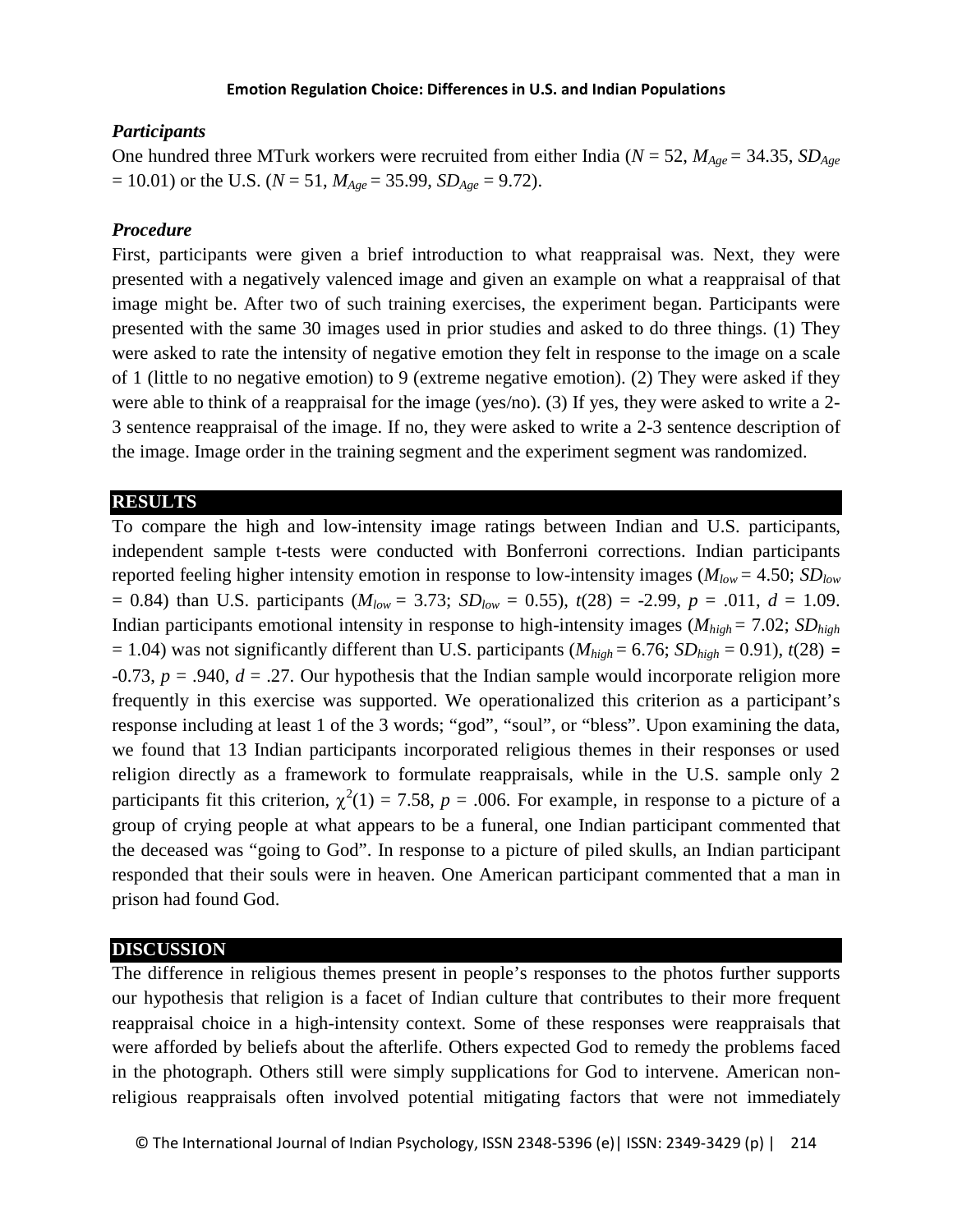apparent. Other American reappraisals involved hope for the future—oftentimes regarding help from other people that the subject of the image would receive. Indian participants also reappraised in some instances by discussing the help that the subject of the image would receive from other people. However, when the subject appeared beyond the aid of humans, God was often there to pick up the slack.

# *General Discussion*

In our present research, we first designed and piloted an experimental structure to test participants' ER choices between three common strategies; reappraisal, acceptance, and distraction (Studies 1 and 2). Next, we used this test to compare ER choice frequencies between two highly populous, yet notably dissimilar countries in high and low-intensity negative conditions (Study 3). As anticipated by our first hypothesis, Indian people were significantly more prone to use reappraisal in response to high-intensity negative stimuli than people from the U.S.A. This may be due to Indian religiosity offering satisfactory reappraisal affordances in high-intensity situations where otherwise, there were few. Contrary to our second hypothesis, Indian participants did not show greater preference for an acceptance ER strategy than American participants.

This research demonstrates that the dominant modes of thought that are shaped by culture influence ER choices differently across varying contexts. These culturally driven differences can be traced at least in part, to the differing content of cognitive reappraisals. Since reappraisal involves actively changing the meaning of events, culturally specific meaning systems such as religion are a fundamental ingredient of this process.

The discovery of cultural differences in ER choice aligns well with the shift from the traditional approach of labeling strategies adaptive or maladaptive, into more recent research that places an emphasis on context-specific ER flexibility (Bonanno, Papa, Lalande, Westphal, & Coifman, 2004; Sheppes et al., 2014). Cultural differences in ER choice suggest that universally "normal" or adaptive strategy selection does not exist. However, the ability to flexibly choose between strategies in response to different situations does appear to be consistent across cultural lines. This finding has important clinical implications. The DSM-5 (2013) explicitly states that culturally approved responses to stressors are not classified as mental disorders. Thus, medical practitioners must be aware of cultural variation in ER choice in order to accurately diagnose and administer care to non-Western patients. Additionally, if certain cultural attributes facilitate certain ER strategies, clinicians can encourage a focus on these cultural attributes for patients when it is adaptive. For example, if religiosity facilitates reappraisal, clinicians can encourage attention towards the patient's religious beliefs in situations that require repeated engagement and thus, could benefit from reappraisal (Kross, & Ayduk, 2008).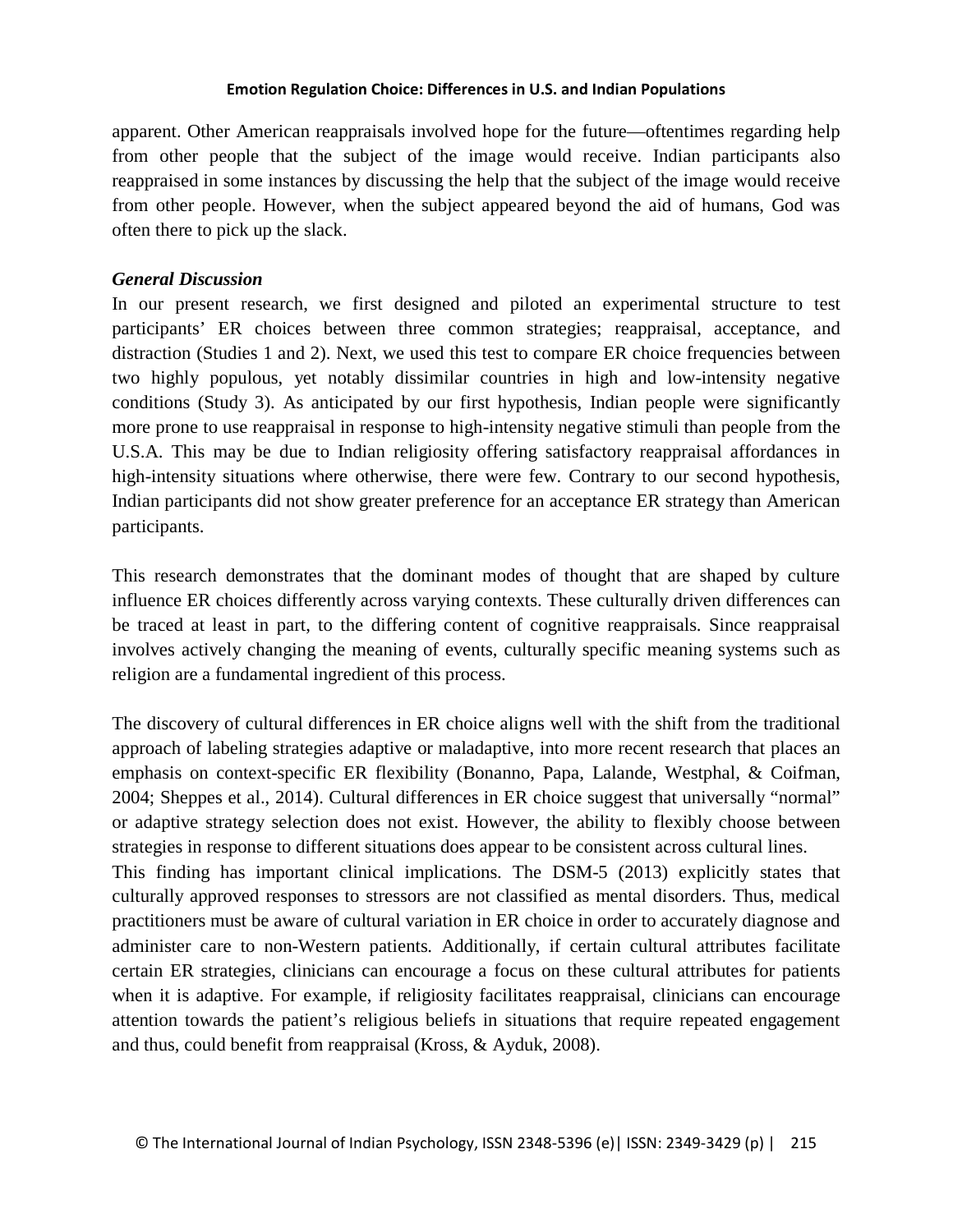One limitation of this series of studies is that by surveying English-speaking Indian participants over the internet, our samples were limited to Indian people with ample exposure to Western culture. We believe that if we had access to Indian participants in more rural segments of the population, we may have obtained an even stronger effect. A second limitation of our study is that although we demonstrated a general cultural effect and pointed to one cultural attribute, there are likely multiple drivers that contribute to cross-cultural differences in ER choice. Future cross-cultural studies of ER choice are needed to isolate other specific cultural determinants. Another limitation of the present study is that differences in initial appraisal were not addressed. Prior studies have demonstrated that there is some cultural variability in how people appraise situations (Mesquita & Frijda, 1992; Scherer, 1997; Imada & Ellsworth, 2011). These culturally variant appraisals could factor into different ER choices. Further studies would be required to investigate the role that varying appraisals play into culturally variant ER choice.

While one study series cannot summarize the entirety of ER choice differences between two of the largest and most diverse cultures on Earth, this research suggests that ER choices differ across culture and are at least in part, tied to religiosity. That said, India is an extraordinarily populous country and sweeping generalizations cannot be made based on a limited sample size. The next step for future studies would be to narrow down subcultural groups within these broader categories and pinpoint additional ingrained modes of thought that are driving ER strategy selection.

## *Notes*

1. For copyright reasons, images used in Figure 2.1 are similar, but not identical to low-intensity images used in the experiment.

## *Acknowledgments*

The author appreciates all those who participated in the study and helped to facilitate the research process.

# *Conflict of Interests:*

The author declared no conflict of interests.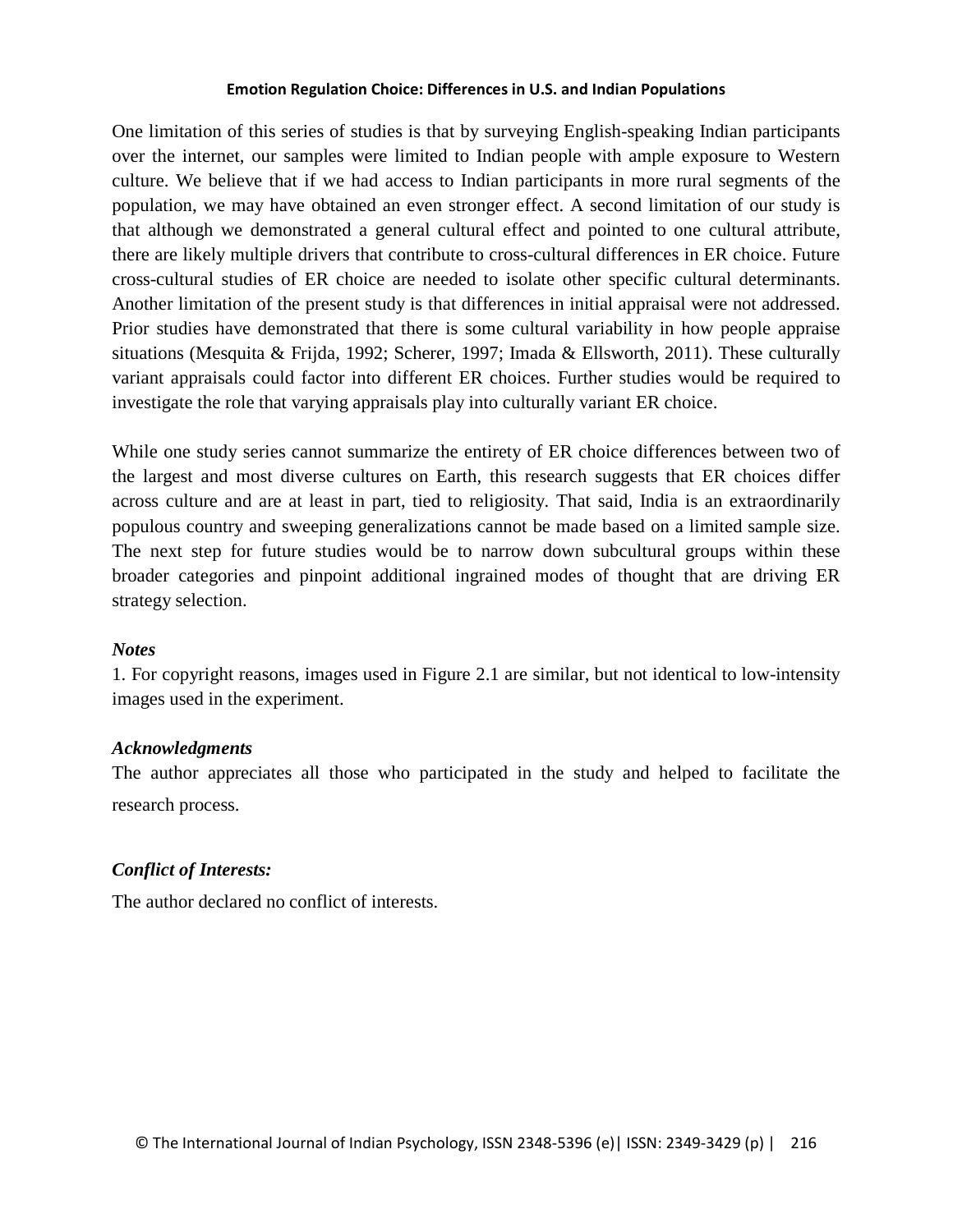## **REFERENCES**

- American Psychiatric Association. (2013). *Diagnostic and statistical manual of mental disorders*  (5th ed.). Arlington, VA: American Psychiatric Publishing.
- Aycan, A. (2000). Impact of Culture on Human Resource Management Practices: A 10-Country Comparison. *Applied Psychology: An International Review*, 49, 192-221.
- Bechara, A., Damasio, H., Tranel, D., Damasio, A.R. (1997). Deciding Advantageously Before Knowing the Advantageous Strategy. *Science*, 275, 1293-1295.
- Bernstein, M.H. (1992). *Fatalism*. Lincoln: University of Nebraska Press.
- Bonanno, G. A., Papa, A., Lalande, K., Westphal, M., & Coifman, K. (2004). The importance of being flexible: The ability to both enhance and suppress emotional expression predicts long-term adjustment. *Psychological Science*, 15, 482–487.
- Bradley M. M., Codispoti, M., Cuthbert, B. N., & Lang, P. J. (2001). Emotion and motivation I: Defensive and appetitive reactions in picture processing. *Emotion*, 1, 276-298.
- Butler, E., Lee, T., & Gross, J.J. (2007). Emotion regulation and culture: Are the social consequences of emotion suppression culture-specific?. *Emotion*, 7, 30-48.
- C-1 Population by Religious Community. (2011). *Office of the Registrar General & Census Commissioner*. Retrieved from http://www.censusindia.gov.in/2011census/C-01.html
- Crabtree, S. (2010). *Religiosity Highest in World's Poorest Nations*. Retrieved from http://www.gallup.com/poll/142727/religiosity-highest-world-poorest-nations.aspx
- Elderly Patients: A Two-year Longitudinal Study. *Journal of Health Psychology*, 9, 713-730.
- English, T., John, O. P., Srivastava, S., & Gross, J.J. (2012). Emotion regulation and peer-rated social functioning: A 4-year longitudinal study. *Journal of Research in Personality*, 46, - 784.
- Gainesville: University of Florida. Matsumoto, D., Yoo, S.H., & Nakagawa, S. (2008). *Journal of Personality and Social Psychology*, 94, 925-937.
- Gross, J. J. (2002). Emotion regulation: Affective, cognitive, and social consequences. *Psychophysiology*, 39, 281-291.
- Gross, J.J., & John, O. P. (2003). Individual differences in two emotion regulation processes: Implications for affect, relationships, and well-being. *Journal of Personality and Social Psychology*, 85, 348-362.
- Gross, J.J., & Muñoz, R.F. (1995). Emotion regulation and mental health. *Clinical Psychology*: Science and Practice, 2, 151-164.
- Hay, A. C., Sheppes, G., Gross, J., & Gruber, J. (2015). Choosing how to feel: Emotion regulation choice in bipolar disorder. *Emotion*, 15, 139-145.
- Hayes, S. C., Strosahl, K., & Wilson, K. G. (1999). *Acceptance and Commitment Therapy: An experiential approach to behavior change.* New York, NY: Guilford Press.
- Imada, T., & Ellsworth, P. (2011). Proud Americans and lucky Japanese: Cultural differences in appraisal and corresponding emotion. *Emotion*, 11, 329-345.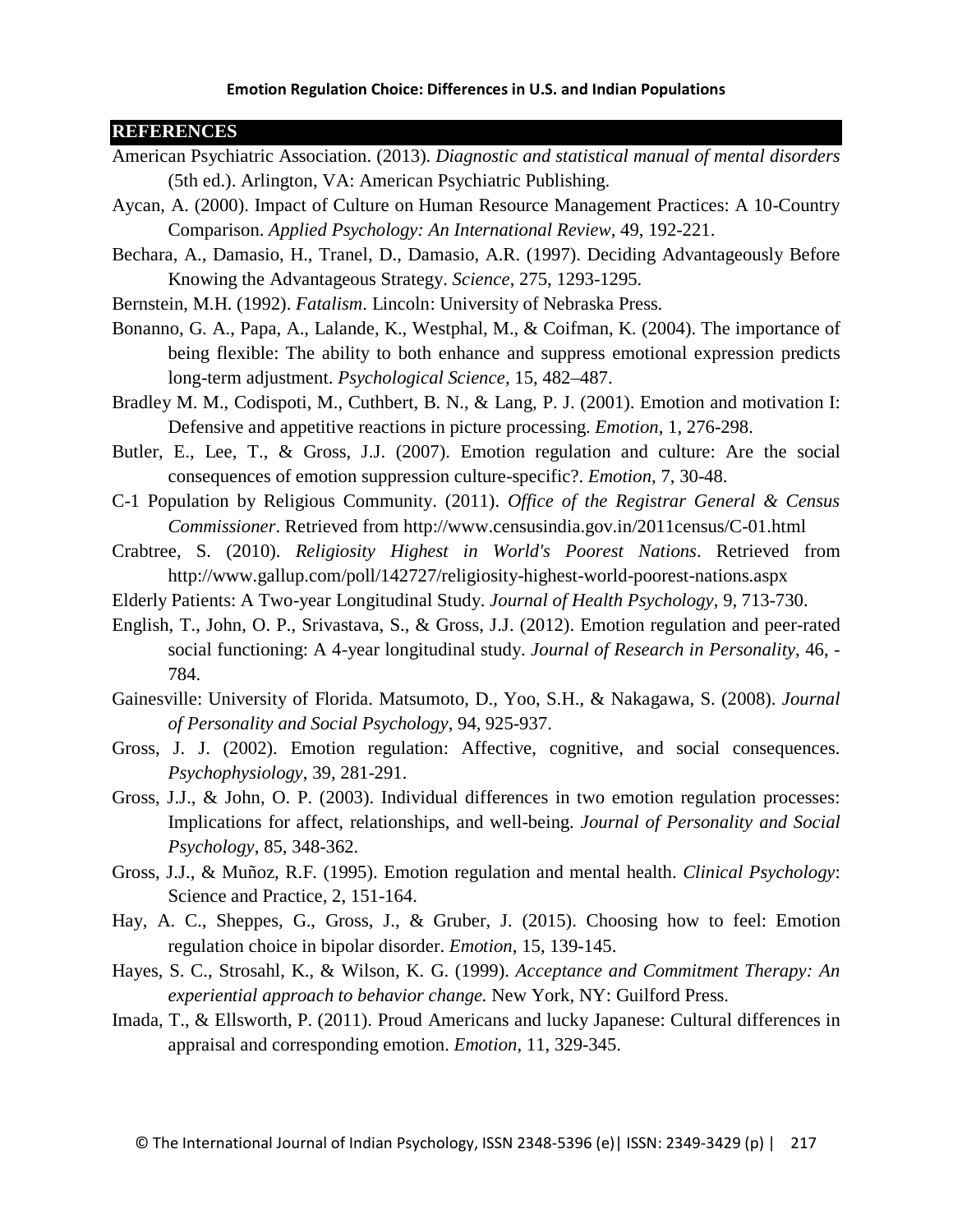- John, O. P., & Gross, J. J. (2004). Healthy and unhealthy emotion regulation: Personality processes, individual differences, and lifespan development. *Journal of Personality*, 72, 1301-1334.
- Keltner, D., Haidt, J. (1999). Social Functions of Emotions at Four Levels of Analysis. *Cognition and Emotion*, 13, 505-521.
- Koopmann-Holm, B. & Tsai, J.L. Focusing on the Negative: Cultural Differences in Expressions of Sympathy. *Journal of Personality and Social Psychology,* 107, 1092-1115.
- Kross, E., & Ayduk, O. (2008). Facilitating adaptive emotional analysis: Distinguishing distanced-analysis of depressive experiences from immersed-analysis and distraction. *Personality and Social Psychology Bulletin*, 34, 924-938.
- Kwon, H., Yoon, K. L., Joormann, J., & Kwon, J. (2013). Cultural and gender differences in emotion regulation: Relation to depression. *Cognition and Emotion*, 27, 769-782.
- Lang, P. J., Bradley, B. N., & Cuthbert, B. N. (2008). *International Affective Picture System (IAPS): Affective ratings of pictures and instruction manual* (Technical Report No. A-8).
- Mesquita, B. & Frijda, N.H. (1992). Cultural Variations in Emotion: A Review. *Psychological Bulletin*, 112, 179-204.
- Pargament, K. I., Koenig, H. G., Tarakeshwar, N., & Hahn, J. (2004). Religious Coping Methods as Predictors of Psychological, *Physical and Spiritual Outcomes among Medically Ill*
- Park, C.L. (2005) Religion as a Meaning-Making Framework in Coping with Life Stress. *Journal of Social Issues*, 61, 707-729.
- Richards, J., & Gross, J. J. (2000). Emotion regulation and memory: The cognitive costs of keeping one's cool. *Journal of Personality and Social Psychology*, 79, 410-424.
- Safran, W., Sahoo, A. K., & Lal, B. V. (2008). Indian Diaspora in Transnational Contexts: Introduction. *Journal of Intercultural Studies*, 29, 1-5.
- Scheibe, S., Sheppes, G. & Staudinger, U. (2015). Distract or reappraise? Age-related differences in emotion-regulation choice. *Emotion*, 15, 677-681.
- Scherer, K. (1997). The role of culture in emotion-antecedent appraisal. *Journal of Personality and Social Psychology*, 73, 902-922.
- Shafir, R., Schwartz, N., Blechert, J., & Sheppes, G. (2015). Emotional intensity influences preimplementation and implementation of distraction and reappraisal*. Social Cognitive and Affective Neuroscience*, 10, 1329-1337.
- Sheppes, G., Scheibe, S., Suri, G., & Gross, J. J. (2011). Emotion regulation choice. *Psychological Science*, 22, 1391-1396.
- Sheppes, G., Scheibe, S., Suri, G., Radu, P., Blechert, J. & Gross, J.J. (2014). Emotion Regulation Choice: A Conceptual Framework and Supporting Evidence. *Journal of Experimental Psychology: General*, 143, 163-181.
- Soto, J.A., Perez, C.R., Kim, Y., Lee, E.A. Minnick, M.R. (2011) Is expressive suppression always associated with poorer psychological functioning? A cross-cultural comparison between European Americans and Hong Kong Chinese. *Emotion*, 11, 1450-1455.